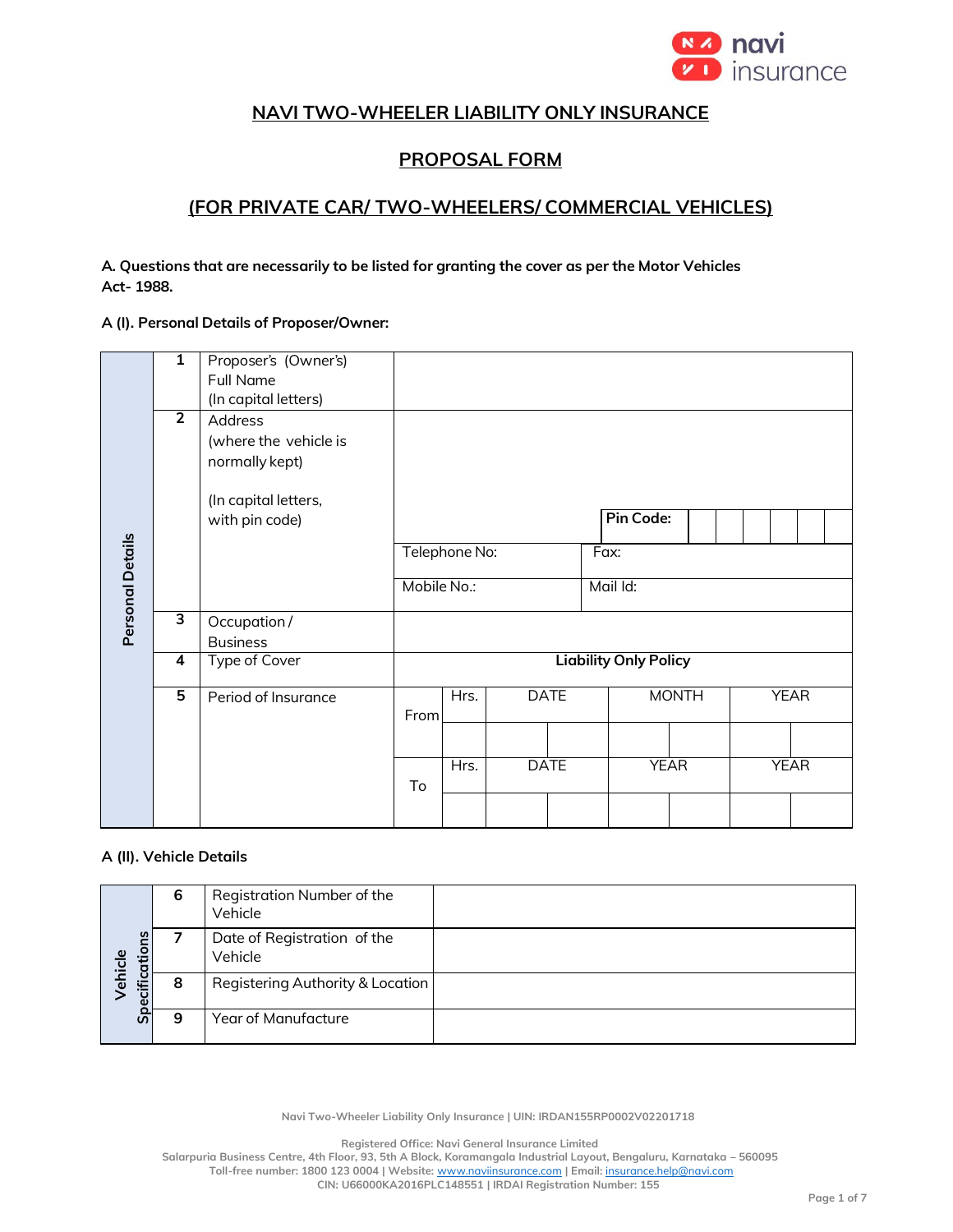

|                           | 10                                                                 | Engine Number                                                                                                          |            |                         |            |            |           |  |
|---------------------------|--------------------------------------------------------------------|------------------------------------------------------------------------------------------------------------------------|------------|-------------------------|------------|------------|-----------|--|
|                           | 11                                                                 | Chassis Number                                                                                                         |            |                         |            |            |           |  |
|                           | 12                                                                 | Make of the Vehicle                                                                                                    |            |                         |            |            |           |  |
|                           | 13                                                                 | Model                                                                                                                  |            |                         |            |            |           |  |
|                           | 14                                                                 | Type of Body                                                                                                           |            |                         |            |            |           |  |
|                           | 15                                                                 | Cubic Capacity of the Vehicle                                                                                          |            |                         |            |            |           |  |
|                           | 16                                                                 | Seating Capacity including<br>Driver                                                                                   |            |                         |            |            |           |  |
|                           | 17                                                                 | Whether vehicle is driven by<br>non-conventional source of<br>power/CNG/LPG/Bi-Fuel?<br>If 'YES', please give details. |            |                         |            |            |           |  |
|                           | 18                                                                 | Whether the use of vehicle is<br>limited to own premises?                                                              |            | <b>YES</b>              |            | NO.        |           |  |
|                           | 19                                                                 | Whether the vehicle is used for<br>commercial purpose?                                                                 |            |                         | <b>YES</b> |            | NO.       |  |
|                           | Whether the vehicle is used<br>20<br>for driving tuitions? (GR-44) |                                                                                                                        |            |                         |            | <b>YES</b> |           |  |
|                           | 21                                                                 | Details of Hire Purchase /<br>Hypothecation / Lease                                                                    |            | (IMT-5)/(IMT-7)/(IMT-6) |            |            |           |  |
|                           |                                                                    | a) Is the vehicle proposed for<br>insurance is:                                                                        |            |                         |            |            |           |  |
|                           |                                                                    | i) Under Hire Purchase?                                                                                                |            |                         |            |            | <b>NO</b> |  |
|                           |                                                                    | ii) Under Lease Agreement?                                                                                             |            |                         | <b>YES</b> |            | <b>NO</b> |  |
|                           |                                                                    | iii) Under Hypothecation?                                                                                              |            |                         | <b>YES</b> |            | <b>NO</b> |  |
|                           |                                                                    | b) If 'YES', give name and address<br>of concerned party/parties:                                                      |            |                         |            |            |           |  |
|                           |                                                                    | Note: (Copies of R.C and fitness certificate should be submitted along with the<br>proposal form)                      |            |                         |            |            |           |  |
|                           |                                                                    | Coverage for liability against Third Party Risks (Death<br>or Bodily Injury) required in respect of:                   |            |                         |            |            |           |  |
|                           |                                                                    | (i) Owner Driver only                                                                                                  |            | <b>YES</b>              |            | NO.        |           |  |
| Bodily Injury             |                                                                    | (ii) Any person other than Paid Driver                                                                                 | <b>YES</b> |                         | NO.        |            |           |  |
|                           | 22                                                                 | If 'YES', give details of such other persons                                                                           |            |                         |            |            |           |  |
| Third Party Risks: Death/ |                                                                    | $\mathbf{1}$                                                                                                           |            |                         |            |            |           |  |
|                           |                                                                    | $\overline{2}$                                                                                                         |            |                         |            |            |           |  |
|                           |                                                                    | 3                                                                                                                      |            |                         |            |            |           |  |
|                           |                                                                    |                                                                                                                        |            |                         |            |            |           |  |

**Registered Office: Navi General Insurance Limited**

**Salarpuria Business Centre, 4th Floor, 93, 5th A Block, Koramangala Industrial Layout, Bengaluru, Karnataka – 560095 Toll-free number: 1800 123 0004 | Website:** [www.naviinsurance.com](http://www.naviinsurance.com/) **| Email:** [insurance.help@navi.com](mailto:insurance.help@navi.com)

**CIN: U66000KA2016PLC148551 | IRDAI Registration Number: 155**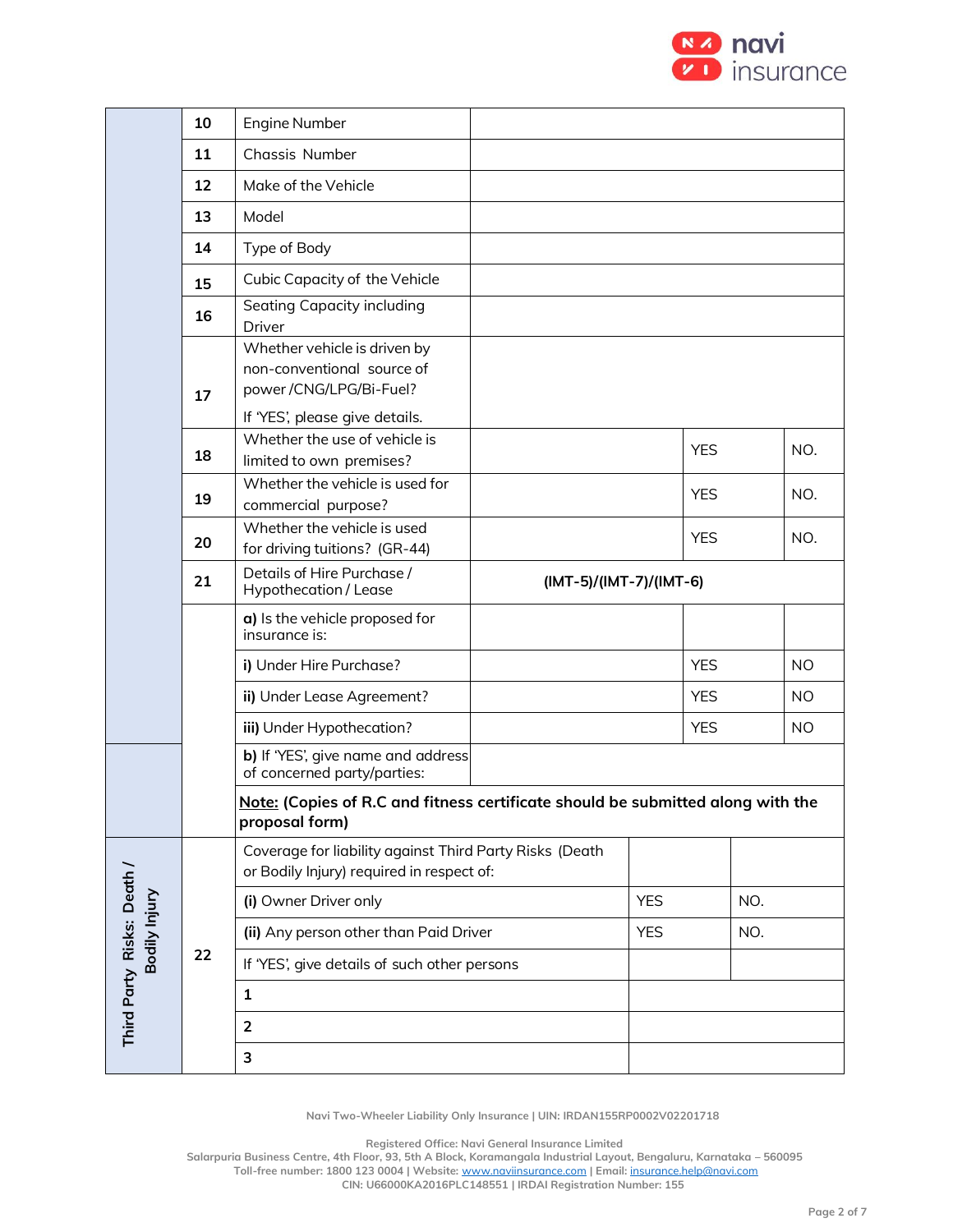

| Third party<br>Risks: TPPD                                                                                         | [Note:<br>1. Section 146 of Motor Vehicles Act-1988 makes it mandatory for the owner of the<br>vehicle to ensure that he or any other person authorized by him to drive a vehicle in<br>public place has insurance against third party risks. (The explanation to Section 146<br>exempts the paid driver)<br>2. As per Section 147 (2) (a). The liability is 'as incurred 'in the case of death / bodily injury of<br>a third party]<br>Do you wish to have the statutory Third-Party<br>$(MT-20)$<br>Property Damage (TPPD) liability of Rs. 6000/-<br><b>YES</b><br><b>NO</b><br>23<br>only? |                                                                                                                                                                                                                                       |                  |           |  |  |  |  |
|--------------------------------------------------------------------------------------------------------------------|------------------------------------------------------------------------------------------------------------------------------------------------------------------------------------------------------------------------------------------------------------------------------------------------------------------------------------------------------------------------------------------------------------------------------------------------------------------------------------------------------------------------------------------------------------------------------------------------|---------------------------------------------------------------------------------------------------------------------------------------------------------------------------------------------------------------------------------------|------------------|-----------|--|--|--|--|
|                                                                                                                    |                                                                                                                                                                                                                                                                                                                                                                                                                                                                                                                                                                                                | [For additional TPPD limits, please see Q.No. 25]                                                                                                                                                                                     |                  |           |  |  |  |  |
|                                                                                                                    |                                                                                                                                                                                                                                                                                                                                                                                                                                                                                                                                                                                                | Legal liability to persons employed in connection with operation of the vehicle, who are<br>'workmen'. [The liability of the Employer under the Employees 'Compensation Act-1923 is<br>covered under the Motor Vehicles Act-1988.)    |                  |           |  |  |  |  |
|                                                                                                                    | 24                                                                                                                                                                                                                                                                                                                                                                                                                                                                                                                                                                                             | 1) Drivers                                                                                                                                                                                                                            | (No. of persons: |           |  |  |  |  |
| Third Party Risks: Liability to Employee under<br>E.C. Act-1923(Compulsorily to be covered by<br>1988)<br>(M.V ACT |                                                                                                                                                                                                                                                                                                                                                                                                                                                                                                                                                                                                | 2) Employees (Workmen)<br>(No. of persons:                                                                                                                                                                                            |                  |           |  |  |  |  |
|                                                                                                                    |                                                                                                                                                                                                                                                                                                                                                                                                                                                                                                                                                                                                | (Note: The Motor Vehicles Act-1988 under Sec. 147 (1) (ii) (i) covers liability to employees<br>who are Employees within the meaning of the Employees 'Compensation Act-1923.]<br>[For additional coverage, please refer to Q.No. 26] |                  |           |  |  |  |  |
|                                                                                                                    |                                                                                                                                                                                                                                                                                                                                                                                                                                                                                                                                                                                                | B. Questions that provide additional covers as per IMT Endorsements                                                                                                                                                                   |                  |           |  |  |  |  |
|                                                                                                                    | 25                                                                                                                                                                                                                                                                                                                                                                                                                                                                                                                                                                                             | The Policy provides additional Third Party Property                                                                                                                                                                                   |                  |           |  |  |  |  |
| Addl. TPPD                                                                                                         | 39<br>$\mathfrak{E}$                                                                                                                                                                                                                                                                                                                                                                                                                                                                                                                                                                           | Damage liability limit for Two-wheeler Rs. 1,00,000 and<br>for other class of vehicle Rs. 7,50,000/-. Do you wish to<br>cover the additional limit?                                                                                   | <b>YES</b>       | <b>NO</b> |  |  |  |  |
|                                                                                                                    |                                                                                                                                                                                                                                                                                                                                                                                                                                                                                                                                                                                                | [Refer to Q.No. 23]                                                                                                                                                                                                                   |                  |           |  |  |  |  |
| Additional                                                                                                         | <b>YES</b><br><b>NO</b><br>Liability to<br>Employee<br>Do you wish to cover wider legal liability to employees<br>who are 'workmen'?<br>26                                                                                                                                                                                                                                                                                                                                                                                                                                                     |                                                                                                                                                                                                                                       |                  |           |  |  |  |  |

**Registered Office: Navi General Insurance Limited**

**Salarpuria Business Centre, 4th Floor, 93, 5th A Block, Koramangala Industrial Layout, Bengaluru, Karnataka – 560095**

**Toll-free number: 1800 123 0004 | Website:** [www.naviinsurance.com](http://www.naviinsurance.com/) **| Email:** [insurance.help@navi.com](mailto:insurance.help@navi.com) **CIN: U66000KA2016PLC148551 | IRDAI Registration Number: 155**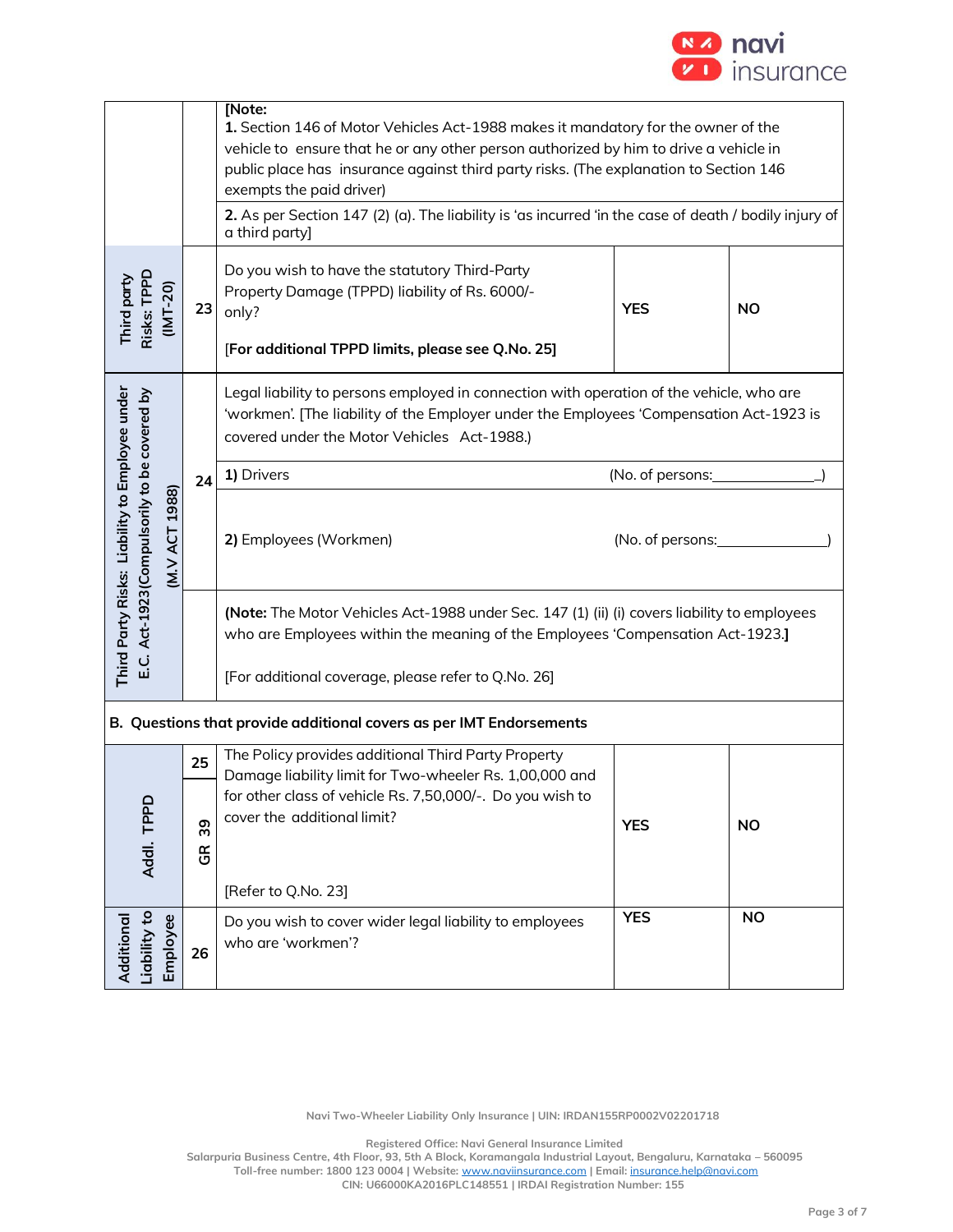

|                                                    | $(NT-28)$  | This information is sought to cover in addition to liability<br>under the Employees' Compensation Act-1923, also<br>liability under the Fatal Accidents Act-1855 and the<br>Common Law]<br>Note: The additional liability under Common Law<br>and Fatal Accidents Act in respect of employees who<br>are employees is covered under this endorsement<br>[Refer to Q.No. 24]                                                                                                                                                                                                                                                                                                                                                                                                                                       |            |           |  |  |  |  |
|----------------------------------------------------|------------|-------------------------------------------------------------------------------------------------------------------------------------------------------------------------------------------------------------------------------------------------------------------------------------------------------------------------------------------------------------------------------------------------------------------------------------------------------------------------------------------------------------------------------------------------------------------------------------------------------------------------------------------------------------------------------------------------------------------------------------------------------------------------------------------------------------------|------------|-----------|--|--|--|--|
|                                                    | 27         | Do you wish to cover wider legal liability to employees<br>who are NOT 'Employees'?                                                                                                                                                                                                                                                                                                                                                                                                                                                                                                                                                                                                                                                                                                                               |            |           |  |  |  |  |
| Liability to Employees<br>who are not<br>Employee' | $(1MT-29)$ | (Note: The liability under Common Law and Fatal<br>Accidents Act-1855 in respect of employees who are<br>Employees can<br>not<br>be covered under this<br>endorsement).                                                                                                                                                                                                                                                                                                                                                                                                                                                                                                                                                                                                                                           | <b>YES</b> | <b>NO</b> |  |  |  |  |
| Personal Accident Cover of Owner Driver            | 28         | Personal Accident Cover for Owner Driver is compulsory in the Liability Only<br>Cover. Please give details of nomination:<br>(a) Name of the Nominee & Age<br>(b) Relationship<br>(c) Name of the Appointee<br>(If Nominee is a Minor)<br>(d) Relationship to the Nominee:<br>(Note:<br>1. Personal Accident cover for Owner Driver is compulsory for Sum Insured of Rs.<br>15,00,000/- for Commercial Vehicles.<br>2. Compulsory PA cover for owner driver cannot be granted where a vehicle is owned<br>by a company, a partnership firm or a similar body corporate or where the owner-<br>driver does not hold an effective driving license)<br>Do you already have a 24-hour Personal Accident cover against Death and<br>Permanent Disability (Total and Partial) for Capital Sum Insured of at least Rs.15 |            |           |  |  |  |  |

**Registered Office: Navi General Insurance Limited**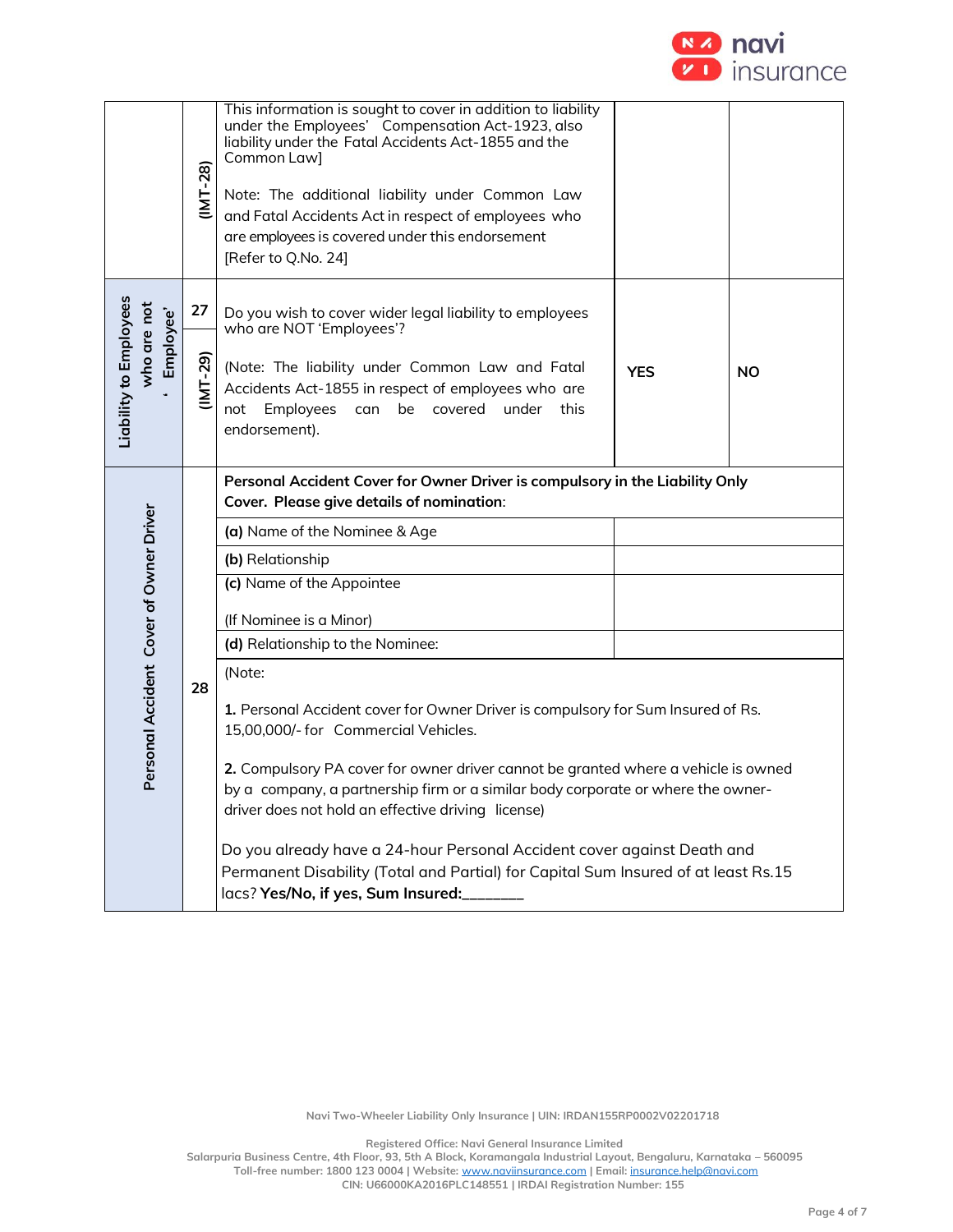

|                                              | 29       | Do you wish to include Personal Accident cover<br>for named persons?                                                                                                                                                                                                                                                               |                                                 |            |             |                | <b>YES</b>                                                                                 | NO.          |     |  |
|----------------------------------------------|----------|------------------------------------------------------------------------------------------------------------------------------------------------------------------------------------------------------------------------------------------------------------------------------------------------------------------------------------|-------------------------------------------------|------------|-------------|----------------|--------------------------------------------------------------------------------------------|--------------|-----|--|
|                                              |          | opted for:                                                                                                                                                                                                                                                                                                                         | If YES, give name and Capital Sum Insured (CSI) |            |             |                |                                                                                            |              |     |  |
|                                              |          | Sr no                                                                                                                                                                                                                                                                                                                              |                                                 |            | CSI (Opted) |                |                                                                                            |              |     |  |
| PA Cover for Named Occupants                 |          |                                                                                                                                                                                                                                                                                                                                    | <b>Name</b>                                     |            | (Rs.)       |                |                                                                                            | Relationship |     |  |
|                                              | $-15$    | $\mathbf{1}$                                                                                                                                                                                                                                                                                                                       |                                                 |            |             |                |                                                                                            |              |     |  |
|                                              | IML      | $\overline{2}$                                                                                                                                                                                                                                                                                                                     |                                                 |            |             |                |                                                                                            |              |     |  |
|                                              |          | 3                                                                                                                                                                                                                                                                                                                                  |                                                 |            |             |                |                                                                                            |              |     |  |
|                                              |          | 4                                                                                                                                                                                                                                                                                                                                  |                                                 |            |             |                |                                                                                            |              |     |  |
|                                              |          | 5                                                                                                                                                                                                                                                                                                                                  |                                                 |            |             |                |                                                                                            |              |     |  |
| <b>Dccupants</b><br>PA Cover for Un<br>Named | 30       | Note: (The maximum CSI available per person is Rs. 2 Lacs in case of Private Cars and Rs. 1 Lakh<br>in case of Motorized Two Wheelers)<br>Do you wish to include Personal Accident cover for Un-Named Passengers/hirer/pillion<br>passengers (Two Wheelers)?<br>If YES, give number of persons and Capital Sum Insured (CSI) Opted |                                                 |            |             |                |                                                                                            |              |     |  |
|                                              | $-16$    |                                                                                                                                                                                                                                                                                                                                    | No. of Persons: The Contract of Persons:        |            |             |                |                                                                                            |              |     |  |
|                                              | <u>T</u> |                                                                                                                                                                                                                                                                                                                                    |                                                 |            |             |                | (Note: The maximum CSI available per person is Rs. 2 Lakhs in case of Commercial Vehicles) |              |     |  |
|                                              | 31       |                                                                                                                                                                                                                                                                                                                                    |                                                 |            |             |                | Whether extension of geographical area to the following countries required?                |              |     |  |
| <b>Geographical Extension</b>                |          | $\mathbf 1$                                                                                                                                                                                                                                                                                                                        | Bangladesh                                      | <b>YES</b> | NO.         | $\overline{2}$ | <b>Bhutan</b>                                                                              | <b>YES</b>   | NO. |  |
|                                              |          | 3                                                                                                                                                                                                                                                                                                                                  | <b>Maldives</b>                                 | <b>YES</b> | NO.         | $\overline{4}$ | Nepal                                                                                      | <b>YES</b>   | NO. |  |
|                                              | (INT-1)  | 5                                                                                                                                                                                                                                                                                                                                  | Pakistan                                        | <b>YES</b> | NO.         | 6              | Sri Lanka                                                                                  | <b>YES</b>   | NO. |  |
|                                              |          | (Note: Presently the territory covered is geographical area of India. Extension of geographical<br>area cover can be availed by use of this endorsement)                                                                                                                                                                           |                                                 |            |             |                |                                                                                            |              |     |  |

**Registered Office: Navi General Insurance Limited**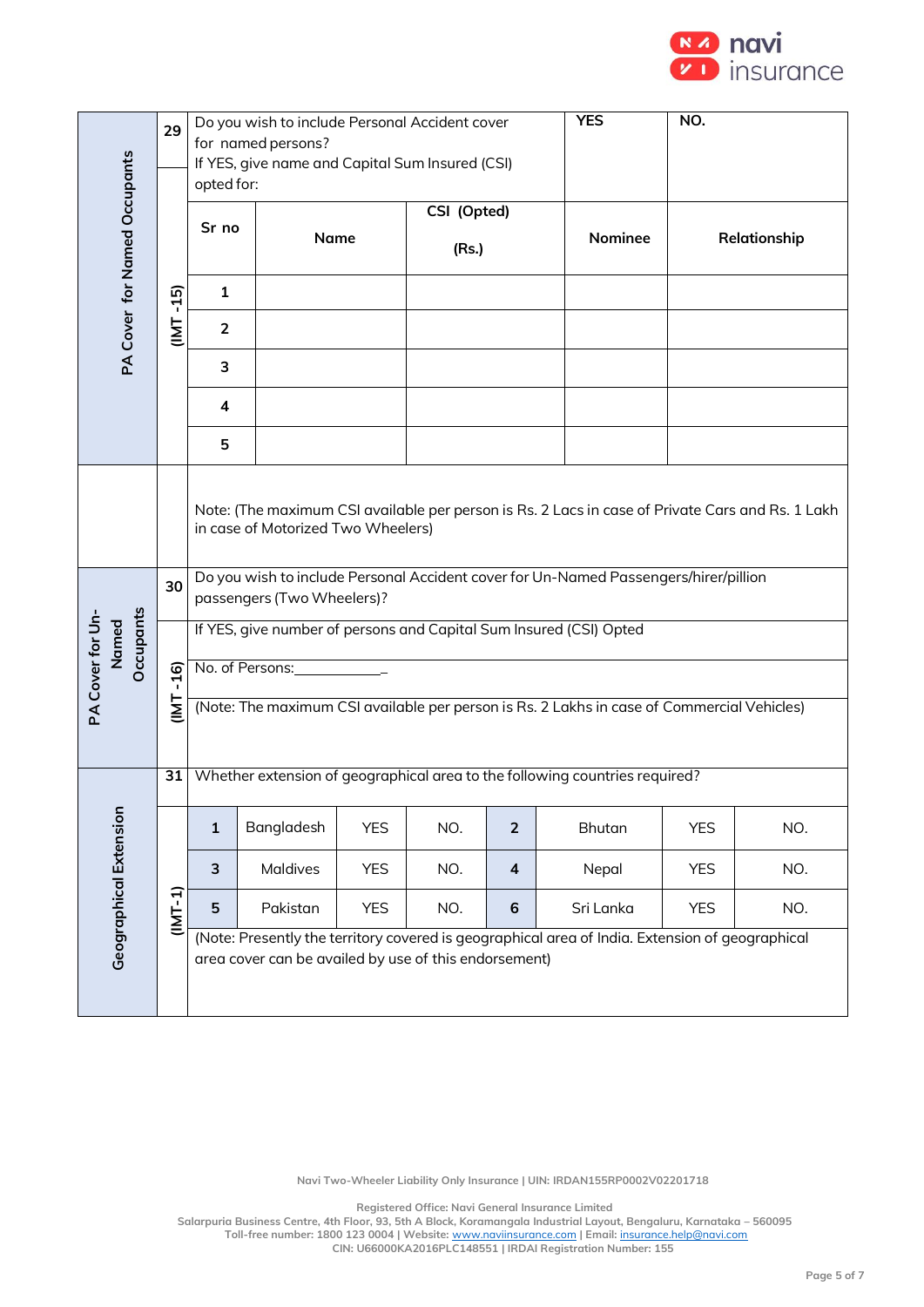

|    |                            |                                          |                                      | C. Questions that are elicited for information and data collection purposes |                      |                 |                 |                            |           |           |                    |             |
|----|----------------------------|------------------------------------------|--------------------------------------|-----------------------------------------------------------------------------|----------------------|-----------------|-----------------|----------------------------|-----------|-----------|--------------------|-------------|
|    |                            | 32                                       |                                      | <b>Previous History:</b>                                                    |                      |                 |                 |                            |           |           |                    |             |
|    |                            |                                          |                                      | a. Date of purchase of the vehicle by the                                   |                      |                 | DD              | <b>MM</b>                  |           | <b>YR</b> |                    |             |
|    |                            |                                          |                                      | Proposer:                                                                   |                      |                 |                 |                            |           |           |                    |             |
|    |                            |                                          |                                      | <b>b.</b> Whether the vehicle was new or second hand at the                 |                      |                 |                 | <b>NEW</b>                 |           |           | <b>SECOND HAND</b> |             |
|    |                            |                                          |                                      | time of purchase?<br>c. Will the vehicle be used exclusively for            |                      |                 |                 |                            |           |           |                    |             |
|    |                            |                                          |                                      |                                                                             |                      |                 |                 |                            |           |           |                    |             |
|    |                            |                                          |                                      | (i) Private, Social, Domestic, Pleasure & Professional                      |                      |                 |                 | <b>YES</b>                 |           | NO.       |                    |             |
|    |                            |                                          |                                      | Purpose?                                                                    |                      |                 |                 |                            |           |           |                    |             |
|    |                            |                                          |                                      | (ii) Carriage of goods other than samples or<br>personal luggage?           |                      |                 |                 | <b>YES</b>                 |           | NO.       |                    |             |
|    |                            |                                          | d. Is the vehicle in good condition? |                                                                             |                      |                 | <b>YES</b>      |                            | NO.       |           |                    |             |
|    | If NO, please give details |                                          |                                      |                                                                             |                      |                 |                 |                            |           |           |                    |             |
|    |                            |                                          | e. Name and Address of the previous  |                                                                             |                      |                 |                 |                            |           |           |                    |             |
|    |                            |                                          | insurance company:                   |                                                                             |                      |                 |                 |                            |           |           |                    |             |
|    |                            |                                          |                                      | f. Previous policy number:                                                  |                      |                 |                 |                            |           |           |                    |             |
|    |                            |                                          |                                      | g. Period of Insurance                                                      | From                 |                 |                 | To                         |           |           |                    |             |
|    |                            |                                          |                                      | h. Claims lodged during the preceding 3 years                               |                      |                 |                 |                            |           |           |                    |             |
|    |                            |                                          |                                      | <b>YEAR</b>                                                                 | <b>NO. OF CLAIMS</b> |                 |                 | <b>CLAIM AMOUNT (Rs.)</b>  |           |           |                    |             |
|    |                            |                                          |                                      |                                                                             |                      |                 |                 |                            |           |           |                    |             |
|    |                            |                                          |                                      |                                                                             |                      |                 |                 |                            |           |           |                    |             |
|    |                            |                                          |                                      |                                                                             |                      |                 |                 |                            |           |           |                    |             |
|    |                            | $\overline{33}$                          |                                      | <b>Details of Driver:</b>                                                   |                      |                 |                 |                            |           |           |                    |             |
|    |                            |                                          |                                      | Age and Date of Birth of the Owner                                          |                      | Age [ In Years] |                 |                            |           |           | Date of Birth      |             |
| a. |                            |                                          |                                      |                                                                             |                      |                 |                 | DD                         | <b>MM</b> |           |                    | <b>YEAR</b> |
|    |                            | Age and Date of Birth of the Owner<br>b. |                                      |                                                                             |                      | Age [ In Years  | $\overline{DD}$ | Date of Birth<br><b>MM</b> |           |           | <b>YEAR</b>        |             |
|    |                            |                                          |                                      |                                                                             |                      |                 |                 |                            |           |           |                    |             |
|    |                            |                                          | c.                                   | Does the driver suffer from defective vision or<br>hearing or               |                      |                 |                 | <b>YES</b>                 |           |           | <b>NO</b>          |             |
|    |                            |                                          |                                      | any physical infirmity?                                                     |                      |                 |                 |                            |           |           |                    |             |
|    |                            |                                          |                                      | If 'YES', please give details of such infirmity                             |                      |                 |                 |                            |           |           |                    |             |

**Registered Office: Navi General Insurance Limited**

**Salarpuria Business Centre, 4th Floor, 93, 5th A Block, Koramangala Industrial Layout, Bengaluru, Karnataka – 560095 Toll-free number: 1800 123 0004 | Website:** [www.naviinsurance.com](http://www.naviinsurance.com/) **| Email:** [insurance.help@navi.com](mailto:insurance.help@navi.com)